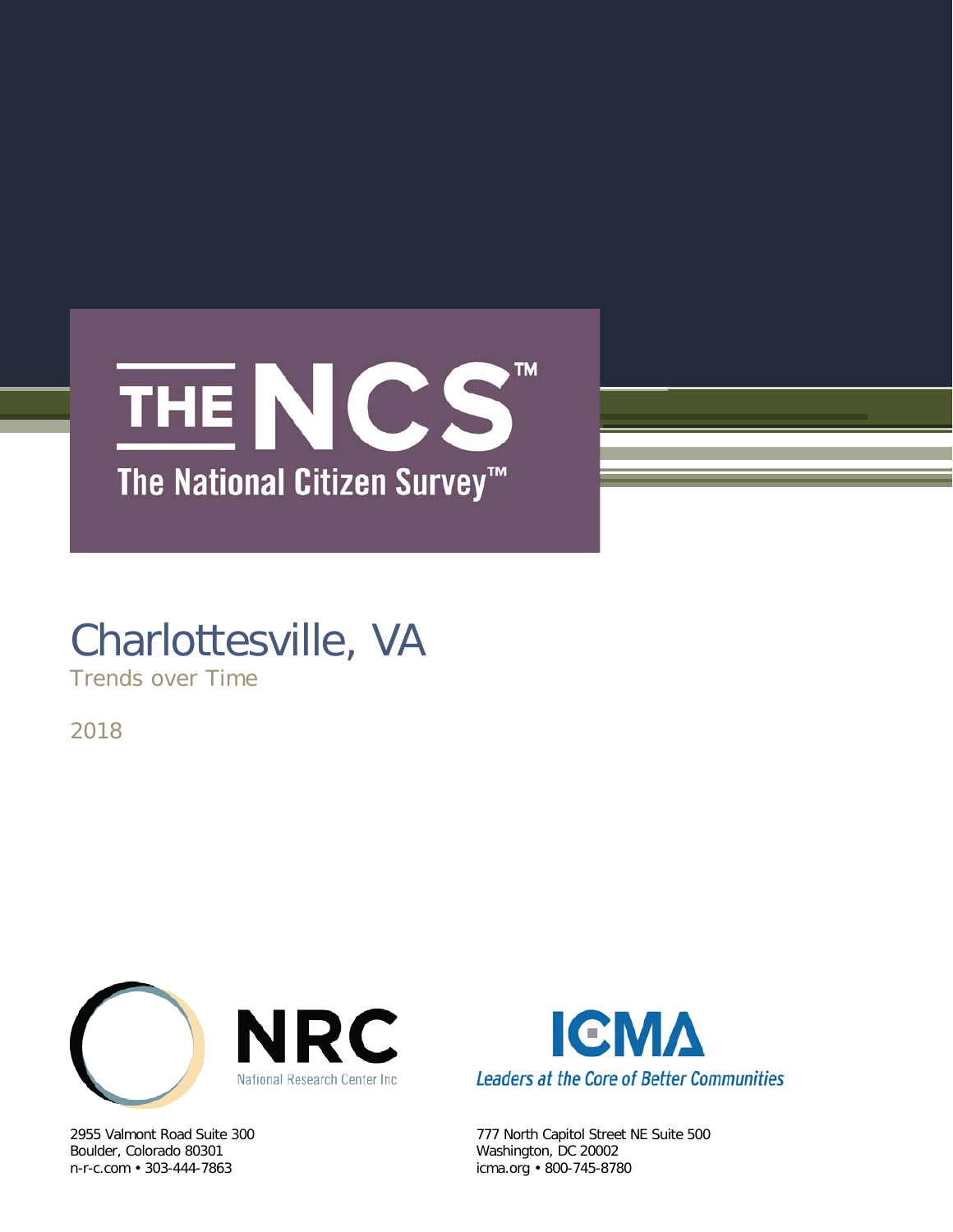# **Summary**

The National Citizen Survey™ (The NCS™) is a collaborative effort between National Research Center, Inc. (NRC) and the International City/County Management Association (ICMA). The survey and its administration are standardized to assure high quality research methods and directly comparable results across The NCS communities. The NCS captures residents' opinions within the three pillars of a community (Community Characteristics, Governance and Participation) across eight central facets of community (Safety, Mobility, Natural Environment, Built Environment, Economy, Recreation and Wellness, Education and Enrichment and Community Engagement). This report discusses trends over time, comparing the 2018 ratings for the City of Charlottesville to its previous survey results in 2012, 2014 and 2016. Additional reports and technical appendices are available under separate cover.

Trend data for Charlottesville represent important comparison data and should be examined for improvements or declines. Deviations from stable trends over time, especially, represent opportunities for understanding how local policies, programs or public information may have affected residents' opinions.

Meaningful differences between survey years have been noted within the following tables as being "higher" or "lower" if the differences are greater than seven percentage points between the 2016 and 2018 surveys, otherwise the comparisons between 2016 and 2018 are noted as being "similar." Additionally, benchmark comparisons for all survey years are presented for reference. Changes in the benchmark comparison over time can be impacted by various trends, including varying survey cycles for the individual communities that comprise the benchmarks, regional and national economic or other events, as well as emerging survey methodologies.

Overall, ratings in Charlottesville for 2018 generally remained stable. Of the 131 items for which comparisons were available, 90 items were rated similarly in 2016 and 2018, 26 items showed a decrease in ratings and 15 showed an increase in ratings. Notable trends over time included the following:

- Within the pillar of Community Characteristics, there were six aspects for which ratings increased from 2016 to 2018. Several Economy ratings rose, including employment opportunities, Charlottesville as a place to work, and overall quality of business and service establishments. Ten aspects saw a decline in ratings from 2016 to 2018, including several within the facet of Recreation and Wellness (availability of affordable quality health care, food, mental health care and preventive health services). Two other aspects of affordability, availability of affordable quality housing and variety of housing options, also declined from 2016 to 2018.
- The pillar of Governance also showed a few increased ratings; these included animal control, street cleaning, snow removal, yard waste pick-up and cable television. However, there were several notable decreases within the facet of Community Engagement, including overall confidence in City government, acting in the best interest of Charlottesville, being honest, and treating all residents fairly.
- In Participation there were both increases and decreases within Community Engagement. When comparing 2018 to 2016, more residents reported having attended or watched a public meeting and having read or watched local news; however, fewer residents reported having talked to or visited with neighbors, having participated in a club or having done a favor for a neighbor.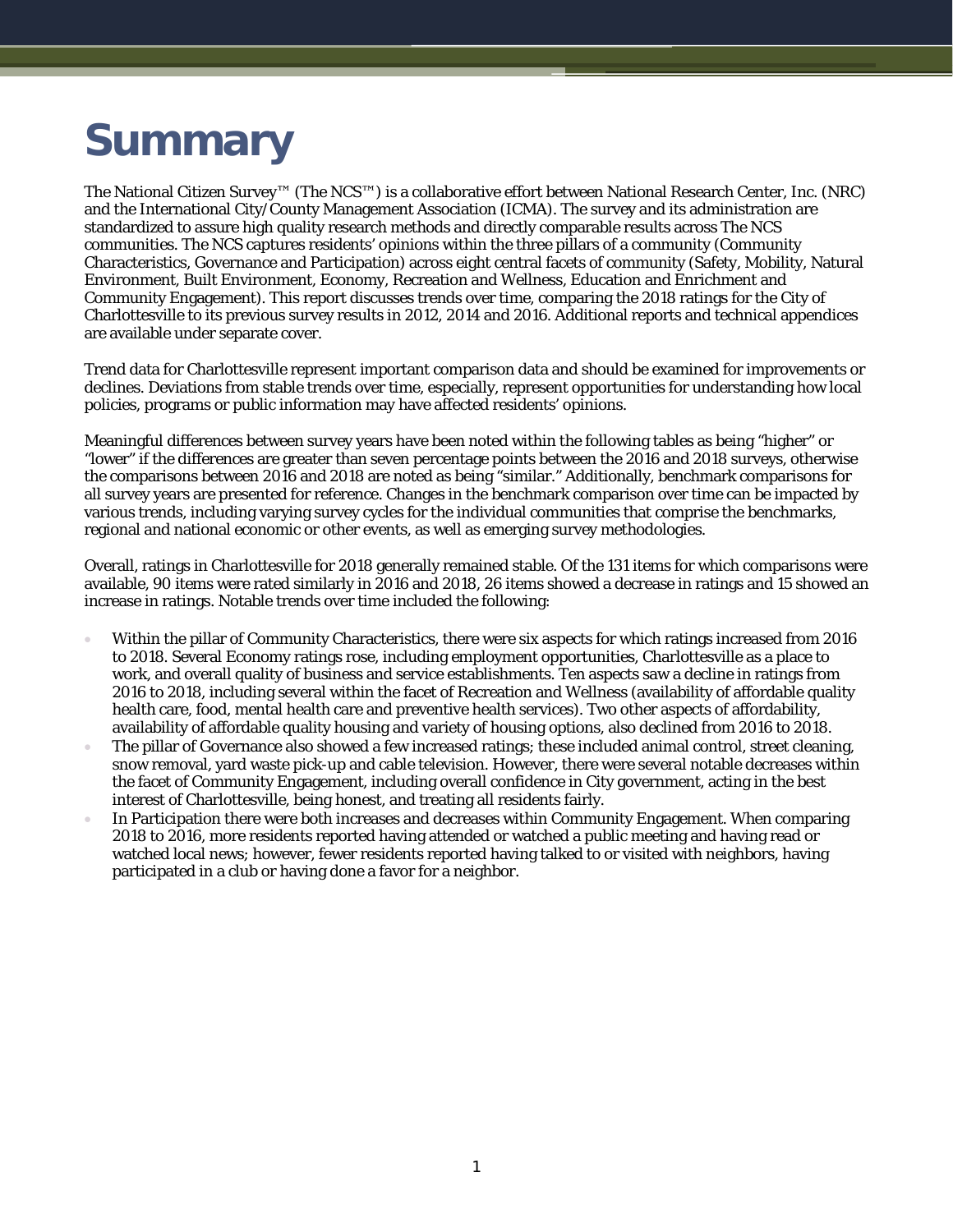# The National Citizen Survey™

#### Table 1: Community Characteristics General

|                         | Percent rating positively (e.g., excellent/good) |      |      |      |                              | Comparison to benchmark |         |         |         |  |
|-------------------------|--------------------------------------------------|------|------|------|------------------------------|-------------------------|---------|---------|---------|--|
|                         | 2012                                             | 2014 | 2016 | 2018 | 2018 rating compared to 2016 | 2012                    | 2014    | 2016    | 2018    |  |
| Overall quality of life | 84%                                              | 87%  | 82%  | 81%  | Similar                      | Higher                  | Similar | Similar | Similar |  |
| Overall image           | 89%                                              | 85%  | 83%  | 59%  | Lower                        | Much higher             | Higher  | Higher  | Lower   |  |
| Place to live           | 88%                                              | 88%  | 84%  | 87%  | Similar                      | Higher                  | Similar | Similar | Similar |  |
| Neighborhood            | 82%                                              | 83%  | 79%  | 87%  | Higher                       | Similar                 | Similar | Similar | Similar |  |
| Place to raise children | 88%                                              | 89%  | 82%  | 83%  | Similar                      | Much higher             | Similar | Similar | Similar |  |
| Place to retire         | 77%                                              | 83%  | 74%  | 75%  | Similar                      | Much higher             | Higher  | Similar | Higher  |  |
| Overall appearance      | 84%                                              | 85%  | 81%  | 86%  | Similar                      | Much higher             | Similar | Similar | Similar |  |

## Table 2: Community Characteristics by Facet

|                          |                                    |           | Percent rating positively (e.g., excellent/good,<br>very/somewhat safe) |      |      |                                 |                | Comparison to benchmark |               |               |
|--------------------------|------------------------------------|-----------|-------------------------------------------------------------------------|------|------|---------------------------------|----------------|-------------------------|---------------|---------------|
|                          |                                    | 2012      | 2014                                                                    | 2016 | 2018 | 2018 rating<br>compared to 2016 | 2012           | 2014                    | 2016          | 2018          |
|                          | Overall feeling of safety          | <b>NA</b> | 78%                                                                     | 69%  | 76%  | Similar                         | <b>NA</b>      | Similar                 | Similar       | Similar       |
|                          | Safe in neighborhood               | 94%       | 96%                                                                     | 90%  | 94%  | Similar                         | Higher         | Similar                 | Similar       | Similar       |
| Safety                   | Safe downtown/commercial area      | 89%       | 90%                                                                     | 87%  | 90%  | Similar                         | Similar        | Similar                 | Similar       | Similar       |
|                          | Overall ease of travel             | <b>NA</b> | 66%                                                                     | 63%  | 64%  | Similar                         | <b>NA</b>      | Similar                 | Similar       | Similar       |
|                          | Paths and walking trails           | 68%       | 65%                                                                     | 68%  | 67%  | Similar                         | Higher         | Similar                 | Similar       | Similar       |
|                          | Ease of walking                    | 69%       | 65%                                                                     | 69%  | 62%  | Similar                         | Higher         | Similar                 | Similar       | Similar       |
|                          | Travel by bicycle                  | 46%       | 43%                                                                     | 41%  | 33%  | Lower                           | Lower          | Similar                 | Similar       | Lower         |
|                          | Travel by public transportation    | <b>NA</b> | 42%                                                                     | 41%  | 39%  | Similar                         | NA.            | Similar                 | Similar       | Similar       |
|                          | Travel by car                      | 48%       | 48%                                                                     | 41%  | 51%  | Higher                          | Much lower     | Lower                   | Lower         | Similar       |
|                          | Public parking                     | <b>NA</b> | 21%                                                                     | 25%  | 21%  | Similar                         | <b>NA</b>      | Much<br>lower           | Much<br>lower | Much<br>lower |
| Mobility                 | <b>Traffic flow</b>                | 30%       | 23%                                                                     | 28%  | 29%  | Similar                         | Much lower     | Lower                   | Lower         | Lower         |
|                          | Overall natural environment        | 87%       | 86%                                                                     | 83%  | 85%  | Similar                         | Much<br>higher | Similar                 | Similar       | Similar       |
|                          | Cleanliness                        | 82%       | 80%                                                                     | 74%  | 81%  | Similar                         | Much<br>higher | Similar                 | Similar       | Similar       |
| Natural<br>Environment   | Air quality                        | 86%       | 85%                                                                     | 86%  | 89%  | Similar                         | Much<br>higher | Similar                 | Similar       | Similar       |
|                          | Overall built environment          | <b>NA</b> | 63%                                                                     | 58%  | 57%  | Similar                         | <b>NA</b>      | Similar                 | Similar       | Similar       |
|                          | New development in Charlottesville | 62%       | 52%                                                                     | 51%  | 51%  | Similar                         | Similar        | Similar                 | Similar       | Similar       |
|                          | Affordable quality housing         | 31%       | 29%                                                                     | 27%  | 18%  | Lower                           | Much lower     | Lower                   | Lower         | Lower         |
|                          | Housing options                    | 50%       | 43%                                                                     | 43%  | 30%  | Lower                           | Lower          | Similar                 | Similar       | Lower         |
| <b>Built Environment</b> | Public places                      | <b>NA</b> | 75%                                                                     | 80%  | 75%  | Similar                         | <b>NA</b>      | Similar                 | Higher        | Similar       |
| Economy                  | Overall economic health            | <b>NA</b> | 65%                                                                     | 64%  | 67%  | Similar                         | <b>NA</b>      | Similar                 | Similar       | Similar       |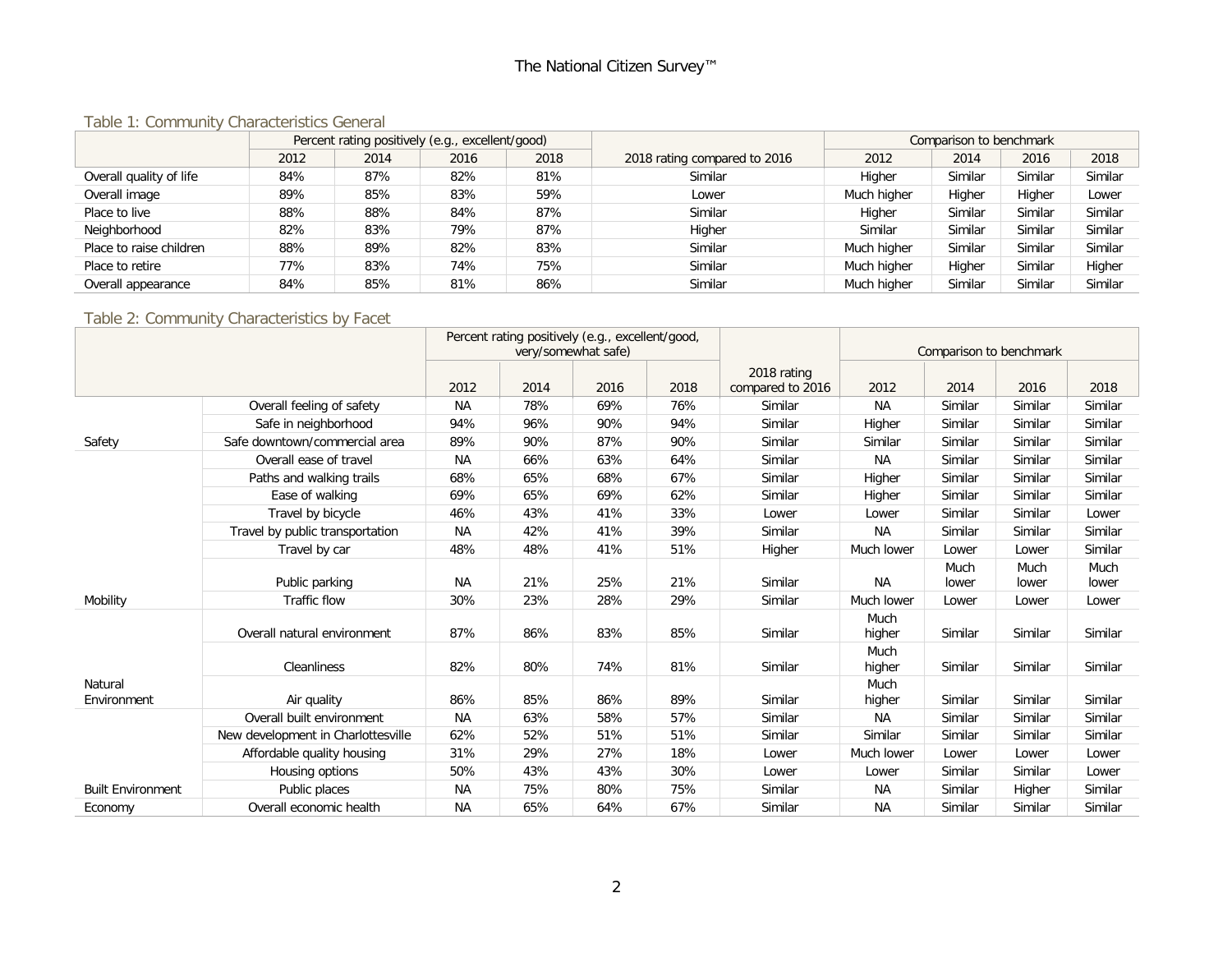|                         |                                           |           | Percent rating positively (e.g., excellent/good, | very/somewhat safe) |      |                                 |                | Comparison to benchmark |                |                |
|-------------------------|-------------------------------------------|-----------|--------------------------------------------------|---------------------|------|---------------------------------|----------------|-------------------------|----------------|----------------|
|                         |                                           | 2012      | 2014                                             | 2016                | 2018 | 2018 rating<br>compared to 2016 | 2012           | 2014                    | 2016           | 2018           |
|                         | Vibrant downtown/commercial area          | ΝA        | 76%                                              | 78%                 | 77%  | Similar                         | NА             | Much<br>higher          | Much<br>higher | Much<br>higher |
|                         | <b>Business and services</b>              | 75%       | 73%                                              | 70%                 | 78%  | Higher                          | Much<br>higher | Similar                 | Similar        | Similar        |
|                         | Cost of living                            | <b>NA</b> | 29%                                              | 31%                 | 22%  | Lower                           | <b>NA</b>      | Lower                   | Similar        | Lower          |
|                         | Shopping opportunities                    | 62%       | 70%                                              | 71%                 | 69%  | Similar                         | Higher         | Similar                 | Higher         | Higher         |
|                         | <b>Employment opportunities</b>           | 44%       | 41%                                              | 49%                 | 56%  | Higher                          | Much<br>higher | Similar                 | Similar        | Higher         |
|                         | Place to visit                            | <b>NA</b> | 85%                                              | 84%                 | 90%  | Similar                         | <b>NA</b>      | Higher                  | Higher         | Much<br>higher |
|                         | Place to work                             | 71%       | 69%                                              | 59%                 | 69%  | Higher                          | Much<br>higher | Similar                 | Similar        | Similar        |
|                         | Health and wellness                       | <b>NA</b> | 84%                                              | 84%                 | 84%  | Similar                         | NА             | Higher                  | Higher         | Higher         |
|                         | Mental health care                        | <b>NA</b> | 51%                                              | 53%                 | 44%  | Lower                           | <b>NA</b>      | Similar                 | Similar        | Similar        |
|                         | Preventive health services                | 74%       | 73%                                              | 76%                 | 68%  | Lower                           | Much<br>higher | Similar                 | Higher         | Similar        |
|                         | Health care                               | 68%       | 71%                                              | 75%                 | 61%  | Lower                           | Much<br>higher | Higher                  | Higher         | Similar        |
|                         | Food                                      | 72%       | 67%                                              | 75%                 | 64%  | Lower                           | Higher         | Similar                 | Similar        | Similar        |
|                         |                                           |           |                                                  |                     |      |                                 | Much           |                         |                |                |
| Recreation and          | Recreational opportunities                | 77%       | 73%                                              | 77%                 | 85%  | Higher                          | higher         | Similar                 | Similar        | Similar        |
| Wellness                | Fitness opportunities                     | <b>NA</b> | 76%                                              | 77%                 | 83%  | Similar                         | <b>NA</b>      | Similar                 | Similar        | Similar        |
|                         | Education and enrichment<br>opportunities | <b>NA</b> | 89%                                              | 84%                 | 83%  | Similar                         | <b>NA</b>      | Higher                  | Higher         | Higher         |
|                         | Cultural/arts/music activities            | 80%       | 84%                                              | 82%                 | 86%  | Similar                         | Much<br>higher | Much<br>higher          | Much<br>higher | Much<br>higher |
|                         | Adult education                           | <b>NA</b> | 82%                                              | 74%                 | 77%  | Similar                         | <b>NA</b>      | Higher                  | Higher         | Higher         |
| Education and           | K-12 education                            | 70%       | 78%                                              | 70%                 | 73%  | Similar                         | Similar        | Similar                 | Similar        | Similar        |
| Enrichment              | Child care/preschool                      | 39%       | 46%                                              | 49%                 | 38%  | Lower                           | Lower          | Similar                 | Similar        | Lower          |
|                         | Social events and activities              | 81%       | 75%                                              | 76%                 | 79%  | Similar                         | Much<br>higher | Similar                 | Higher         | Higher         |
|                         | Neighborliness                            | <b>NA</b> | 62%                                              | 64%                 | 64%  | Similar                         | <b>NA</b>      | Similar                 | Similar        | Similar        |
|                         | Openness and acceptance                   | 68%       | 61%                                              | 59%                 | 55%  | Similar                         | Higher         | Similar                 | Similar        | Similar        |
|                         | Opportunities to participate in           |           |                                                  |                     |      |                                 | Much           |                         |                |                |
|                         | community matters                         | 77%       | 75%                                              | 73%                 | 77%  | Similar                         | higher         | Similar                 | Similar        | Higher         |
| Community<br>Engagement | Opportunities to volunteer                | 87%       | 85%                                              | 83%                 | 84%  | Similar                         | Much<br>higher | Similar                 | Similar        | Higher         |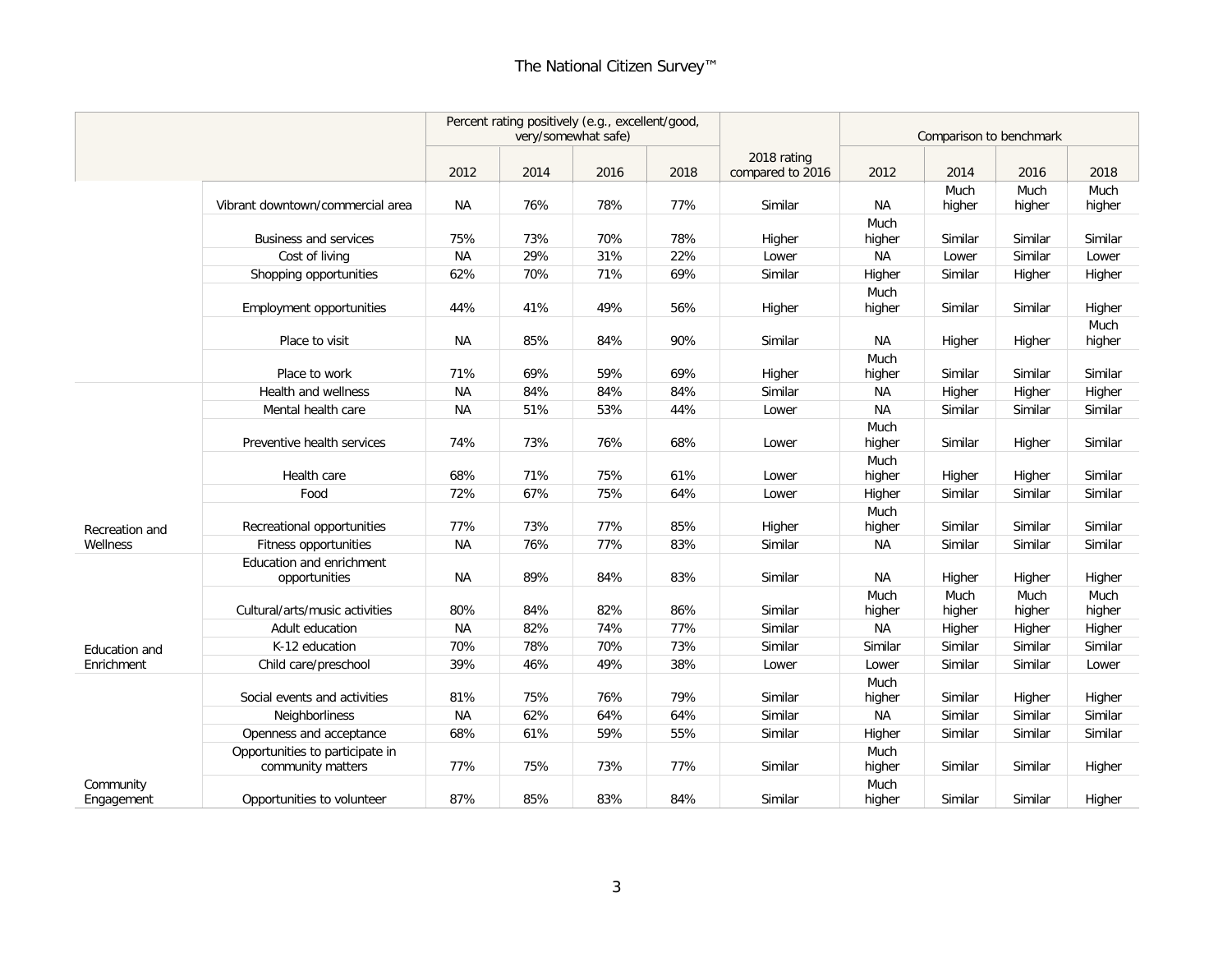### Table 3: Governance General

|                                                |           |      | Percent rating positively (e.g., excellent/good) |      |                              | Comparison to benchmark |         |         |         |
|------------------------------------------------|-----------|------|--------------------------------------------------|------|------------------------------|-------------------------|---------|---------|---------|
|                                                | 2012      | 2014 | 2016                                             | 2018 | 2018 rating compared to 2016 | 2012                    | 2014    | 2016    | 2018    |
| Services provided by Charlottesville           | 81%       | 77%  | 73%                                              | 74%  | Similar                      | Higher                  | Similar | Similar | Similar |
| Customer service                               | 84%       | 76%  | 71%                                              | 73%  | Similar                      | Higher                  | Similar | Similar | Similar |
| Value of services for taxes paid               | 62%       | 62%  | 54%                                              | 57%  | Similar                      | Higher                  | Similar | Similar | Similar |
| Overall direction                              | 65%       | 60%  | 60%                                              | 52%  | Lower                        | Much higher             | Similar | Similar | Similar |
| Welcoming citizen involvement                  | 64%       | 65%  | 54%                                              | 50%  | Similar                      | Much higher             | Similar | Similar | Similar |
| Confidence in City government                  | <b>NA</b> | 59%  | 58%                                              | 47%  | Lower                        | <b>NA</b>               | Similar | Similar | Similar |
| Acting in the best interest of Charlottesville | <b>NA</b> | 58%  | 57%                                              | 46%  | Lower                        | <b>NA</b>               | Similar | Similar | Similar |
| Being honest                                   | <b>NA</b> | 59%  | 55%                                              | 45%  | Lower                        | <b>NA</b>               | Similar | Similar | Similar |
| Treating all residents fairly                  | <b>NA</b> | 48%  | 51%                                              | 39%  | Lower                        | <b>NA</b>               | Similar | Similar | Lower   |
| Services provided by the Federal Government    | 51%       | 50%  | 46%                                              | 40%  | Similar                      | Much hiaher             | Similar | Similar | Similar |

## Table 4: Governance by Facet

|                            |                            | Percent rating positively (e.g., excellent/good) |      |      |      |                              | Comparison to benchmark |         |         |         |
|----------------------------|----------------------------|--------------------------------------------------|------|------|------|------------------------------|-------------------------|---------|---------|---------|
|                            |                            |                                                  |      |      |      |                              |                         |         |         |         |
|                            |                            | 2012                                             | 2014 | 2016 | 2018 | 2018 rating compared to 2016 | 2012                    | 2014    | 2016    | 2018    |
|                            | Police                     | 81%                                              | 77%  | 79%  | 66%  | Lower                        | Similar                 | Similar | Similar | Similar |
|                            | Fire                       | 94%                                              | 96%  | 92%  | 91%  | Similar                      | Higher                  | Similar | Similar | Similar |
|                            | Ambulance/EMS              | 92%                                              | 89%  | 90%  | 94%  | Similar                      | Higher                  | Similar | Similar | Similar |
|                            | Crime prevention           | 61%                                              | 49%  | 63%  | 63%  | Similar                      | Similar                 | Lower   | Similar | Similar |
|                            | Fire prevention            | 82%                                              | 76%  | 79%  | 80%  | Similar                      | Higher                  | Similar | Similar | Similar |
|                            | Animal control             | 66%                                              | 65%  | 65%  | 75%  | Higher                       | Higher                  | Similar | Similar | Similar |
| Safety                     | Emergency preparedness     | 72%                                              | 58%  | 61%  | 57%  | Similar                      | Higher                  | Similar | Similar | Similar |
|                            | Traffic enforcement        | 57%                                              | 60%  | 57%  | 56%  | Similar                      | Lower                   | Similar | Similar | Similar |
|                            | Street repair              | 54%                                              | 56%  | 46%  | 49%  | Similar                      | Higher                  | Similar | Similar | Similar |
|                            | Street cleaning            | 65%                                              | 63%  | 54%  | 65%  | Higher                       | Similar                 | Similar | Similar | Similar |
|                            | Street lighting            | 57%                                              | 49%  | 55%  | 48%  | Similar                      | Similar                 | Similar | Similar | Similar |
|                            | Snow removal               | 58%                                              | 48%  | 49%  | 62%  | Higher                       | Similar                 | Lower   | Lower   | Similar |
|                            | Sidewalk maintenance       | 55%                                              | 55%  | 48%  | 49%  | Similar                      | Similar                 | Similar | Similar | Similar |
|                            | Traffic signal timing      | 42%                                              | 39%  | 40%  | 46%  | Similar                      | Lower                   | Similar | Similar | Similar |
| Mobility                   | Bus or transit services    | 68%                                              | 58%  | 60%  | 55%  | Similar                      | Much higher             | Similar | Similar | Similar |
|                            | Garbage collection         | 85%                                              | 78%  | 77%  | 81%  | Similar                      | Similar                 | Similar | Similar | Similar |
|                            | Recycling                  | 84%                                              | 77%  | 75%  | 72%  | Similar                      | Much higher             | Similar | Similar | Similar |
|                            | Yard waste pick-up         | 73%                                              | 66%  | 60%  | 72%  | Higher                       | Similar                 | Similar | Lower   | Similar |
|                            | Drinking water             | 65%                                              | 67%  | 71%  | 71%  | Similar                      | Similar                 | Similar | Similar | Similar |
| <b>Natural Environment</b> | Natural areas preservation | 67%                                              | 59%  | 64%  | 52%  | Lower                        | Higher                  | Similar | Similar | Similar |
|                            | Storm drainage             | 66%                                              | 63%  | 63%  | 51%  | Lower                        | Similar                 | Similar | Similar | Similar |
| <b>Built Environment</b>   | Sewer services             | 79%                                              | 78%  | 77%  | 80%  | Similar                      | Similar                 | Similar | Similar | Similar |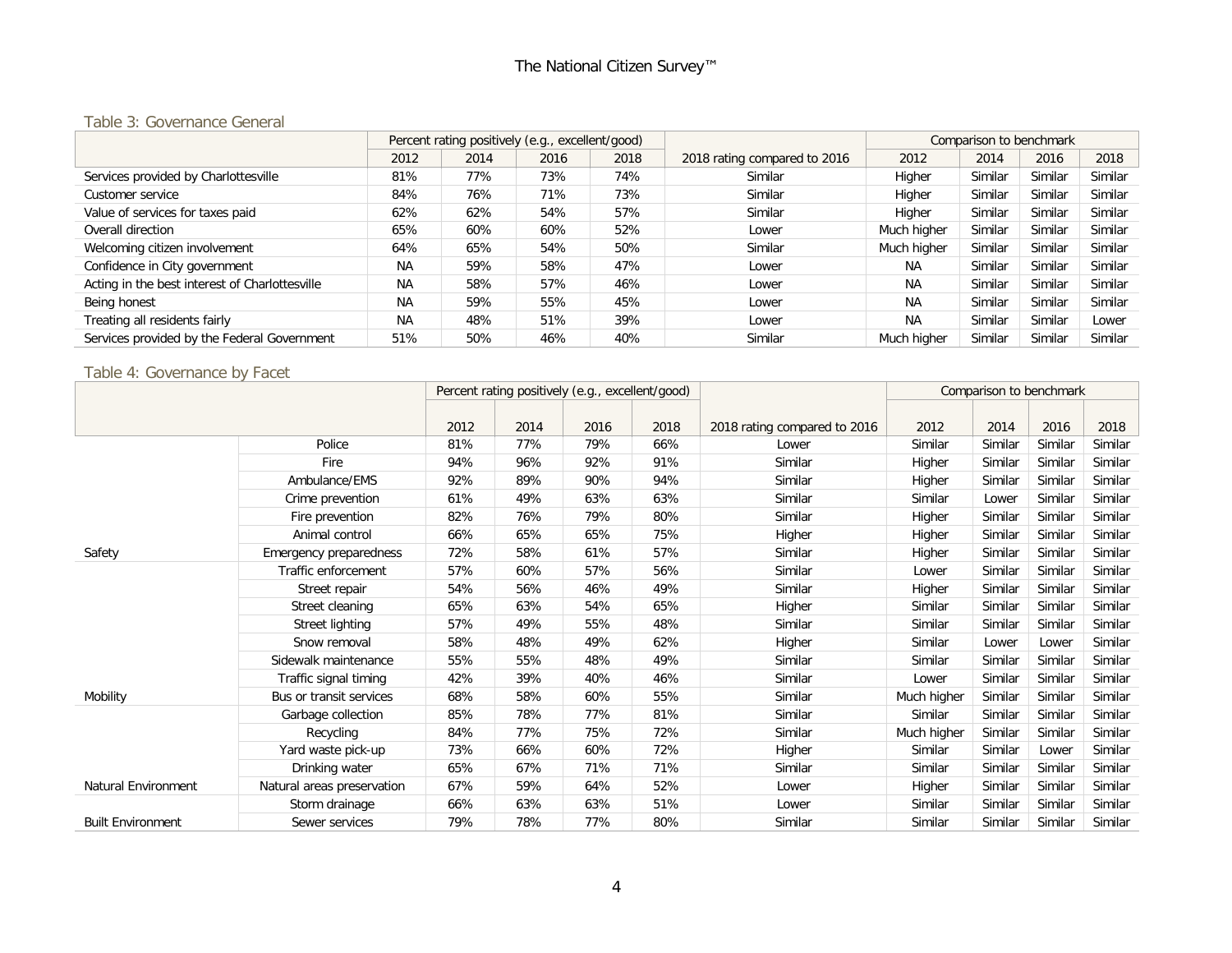## The National Citizen Survey™

|                                 |                               |           |      | Percent rating positively (e.g., excellent/good) |      |                              |             | Comparison to benchmark |         |         |
|---------------------------------|-------------------------------|-----------|------|--------------------------------------------------|------|------------------------------|-------------|-------------------------|---------|---------|
|                                 |                               |           |      |                                                  |      |                              |             |                         |         |         |
|                                 |                               | 2012      | 2014 | 2016                                             | 2018 | 2018 rating compared to 2016 | 2012        | 2014                    | 2016    | 2018    |
|                                 | Power utility                 | 75%       | 73%  | 83%                                              | 82%  | Similar                      | Similar     | Similar                 | Similar | Similar |
|                                 | Utility billing               | <b>NA</b> | 74%  | 75%                                              | 78%  | Similar                      | NА          | Similar                 | Similar | Similar |
|                                 | Land use, planning and zoning | 40%       | 41%  | 46%                                              | 36%  | Lower                        | Similar     | Similar                 | Similar | Similar |
|                                 | Code enforcement              | 54%       | 45%  | 47%                                              | 38%  | Lower                        | Higher      | Similar                 | Similar | Similar |
|                                 | Cable television              | 51%       | 40%  | 41%                                              | 48%  | Higher                       | Lower       | Lower                   | Similar | Similar |
| Economy                         | Economic development          | 57%       | 57%  | 61%                                              | 48%  | Lower                        | Much higher | Similar                 | Similar | Similar |
|                                 | City parks                    | 84%       | 84%  | 83%                                              | 83%  | Similar                      | Higher      | Similar                 | Similar | Similar |
|                                 | Recreation programs           | 83%       | 81%  | 80%                                              | 81%  | Similar                      | Much higher | Similar                 | Similar | Similar |
|                                 | Recreation centers            | 78%       | 77%  | 84%                                              | 82%  | Similar                      | Higher      | Similar                 | Similar | Similar |
| <b>Recreation and Wellness</b>  | Health services               | 85%       | 79%  | 82%                                              | 71%  | Lower                        | Much higher | Similar                 | Higher  | Similar |
|                                 | Special events                | <b>NA</b> | 73%  | 73%                                              | 74%  | Similar                      | NA.         | Similar                 | Similar | Similar |
| <b>Education and Enrichment</b> | <b>Public libraries</b>       | 88%       | 84%  | 85%                                              | 92%  | Similar                      | Similar     | Similar                 | Similar | Similar |
| Community Engagement            | Public information            | 72%       | 77%  | 77%                                              | 72%  | Similar                      | Higher      | Similar                 | Similar | Similar |

#### Table 5: Participation General

|                                  |      |      | Percent rating positively (e.g., always/sometimes, more than once a month, |      |                                                    |            |         |         |         |  |
|----------------------------------|------|------|----------------------------------------------------------------------------|------|----------------------------------------------------|------------|---------|---------|---------|--|
|                                  |      |      | yes)                                                                       |      | Comparison to benchmark<br>2018 rating compared to |            |         |         |         |  |
|                                  | 2012 | 2014 | 2016                                                                       | 2018 | 2016                                               | 2012       | 2014    | 2016    | 2018    |  |
|                                  |      |      |                                                                            |      |                                                    | Much       |         |         |         |  |
| Sense of community               | 79%  | 64%  | 62%                                                                        | 63%  | Similar                                            | higher     | Similar | Similar | Similar |  |
| Recommend Charlottesville        | 85%  | 88%  | 85%                                                                        | 84%  | Similar                                            | Similar    | Similar | Similar | Similar |  |
| Remain in Charlottesville        | 70%  | 72%  | 67%                                                                        | 69%  | Similar                                            | Much lower | Lower   | Lower   | Lower   |  |
| <b>Contacted Charlottesville</b> |      |      |                                                                            |      |                                                    |            |         |         |         |  |
| employees                        | 57%  | 53%  | 49%                                                                        | 47%  | Similar                                            | Higher     | Similar | Similar | Similar |  |

## Table 6: Participation by Facet

|          |                                                  |           | Percent rating positively (e.g., always/sometimes, more |                         |      |                                 |           |                |                         |                |
|----------|--------------------------------------------------|-----------|---------------------------------------------------------|-------------------------|------|---------------------------------|-----------|----------------|-------------------------|----------------|
|          |                                                  |           |                                                         | than once a month, yes) |      |                                 |           |                | Comparison to benchmark |                |
|          |                                                  | 2012      | 2014                                                    | 2016                    | 2018 | 2018 rating<br>compared to 2016 | 2012      | 2014           | 2016                    | 2018           |
|          | Stocked supplies for an emergency                | <b>NA</b> | 38%                                                     | 36%                     | 51%  | Higher                          | NA.       | Similar        | Similar                 | Higher         |
|          | Did NOT report a crime                           | <b>NA</b> | 77%                                                     | 78%                     | 79%  | Similar                         | NA.       | Similar        | Similar                 | Similar        |
| Safety   | Was NOT the victim of a crime                    | 17%       | 88%                                                     | 86%                     | 89%  | Similar                         | Higher    | Similar        | Similar                 | Similar        |
|          | Used public transportation instead<br>of driving | <b>NA</b> | 50%                                                     | 47%                     | 45%  | Similar                         | <b>NA</b> | Higher         | Much<br>higher          | Higher         |
|          | Carpooled instead of driving alone               | <b>NA</b> | 58%                                                     | 56%                     | 50%  | Similar                         | <b>NA</b> | Higher         | Higher                  | Similar        |
| Mobility | Walked or biked instead of driving               | <b>NA</b> | 82%                                                     | 80%                     | 81%  | Similar                         | <b>NA</b> | Much<br>higher | Much<br>higher          | Much<br>higher |